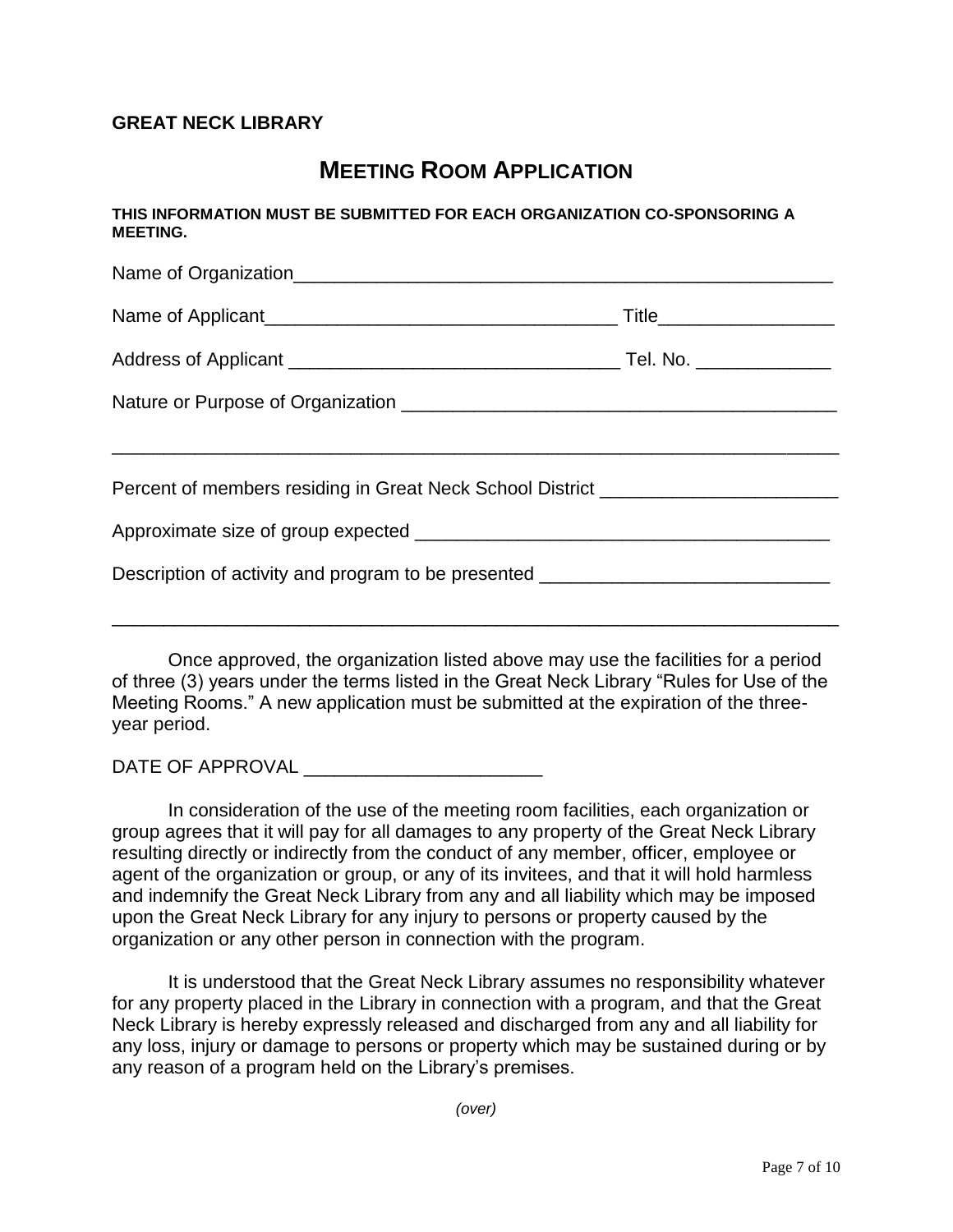We have read and agree to abide by the current rules for the use of the meeting rooms. Copies of the rules and regulation are available at the Library Director's Office.

| Tel. No. ________________________________ |  |  |  |
|-------------------------------------------|--|--|--|
|                                           |  |  |  |
|                                           |  |  |  |
| DO NOT WRITE BELOW THIS LINE              |  |  |  |
| Approved ___________________________      |  |  |  |
| Fee Required ____________________         |  |  |  |
|                                           |  |  |  |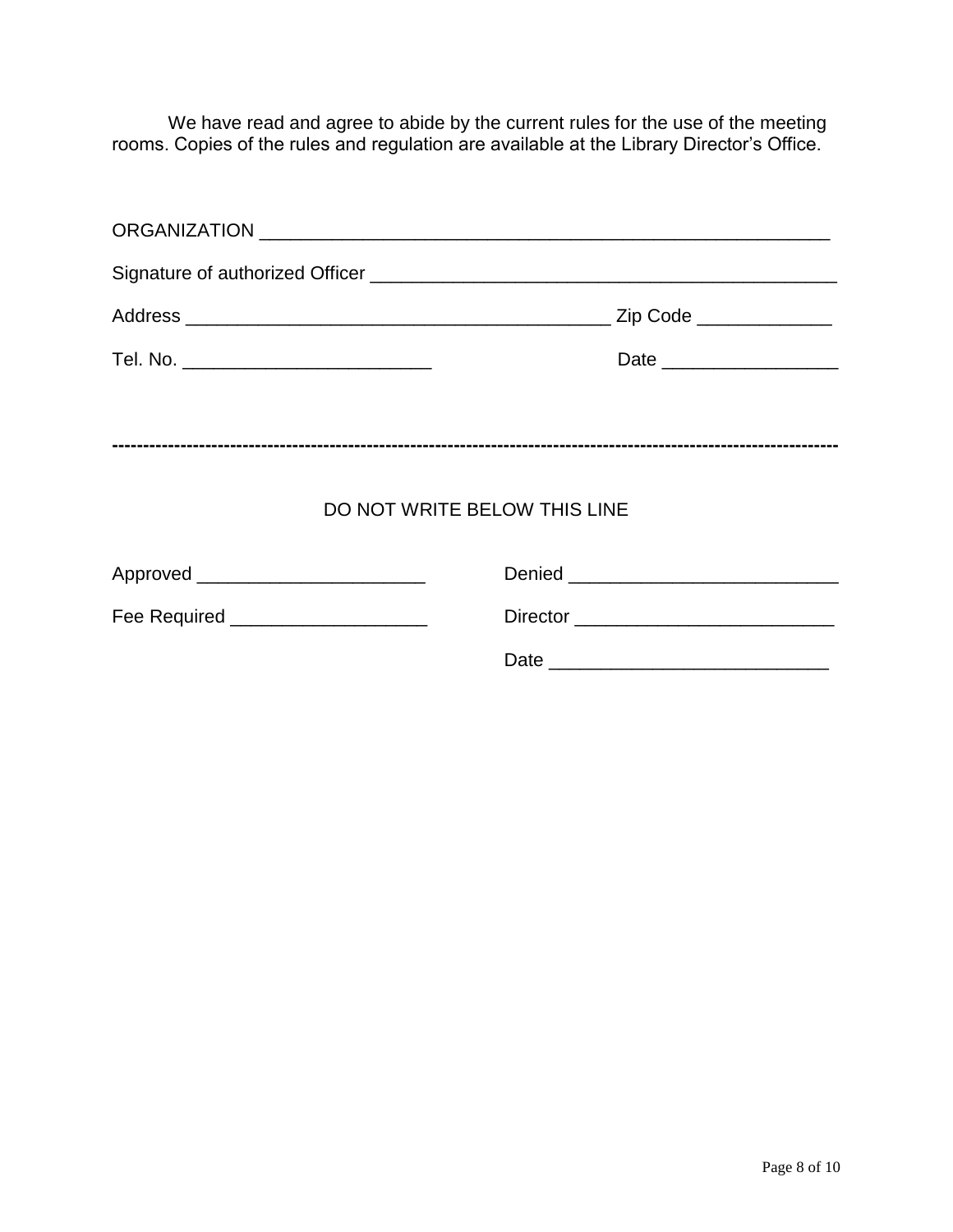## **GREAT NECK LIBRARY**

## **Application for Meeting Dates**

*(This information must be submitted for each organization co-sponsoring a meeting)*

*(over)*

 $\_$  , and the set of the set of the set of the set of the set of the set of the set of the set of the set of the set of the set of the set of the set of the set of the set of the set of the set of the set of the set of th \_\_\_\_\_\_\_\_\_\_\_\_\_\_\_\_\_\_\_\_\_\_\_\_\_\_\_\_\_\_\_\_\_\_\_\_\_\_\_\_\_\_\_\_\_\_\_\_\_\_\_\_\_\_\_\_\_\_\_\_\_\_\_\_\_\_\_\_\_\_